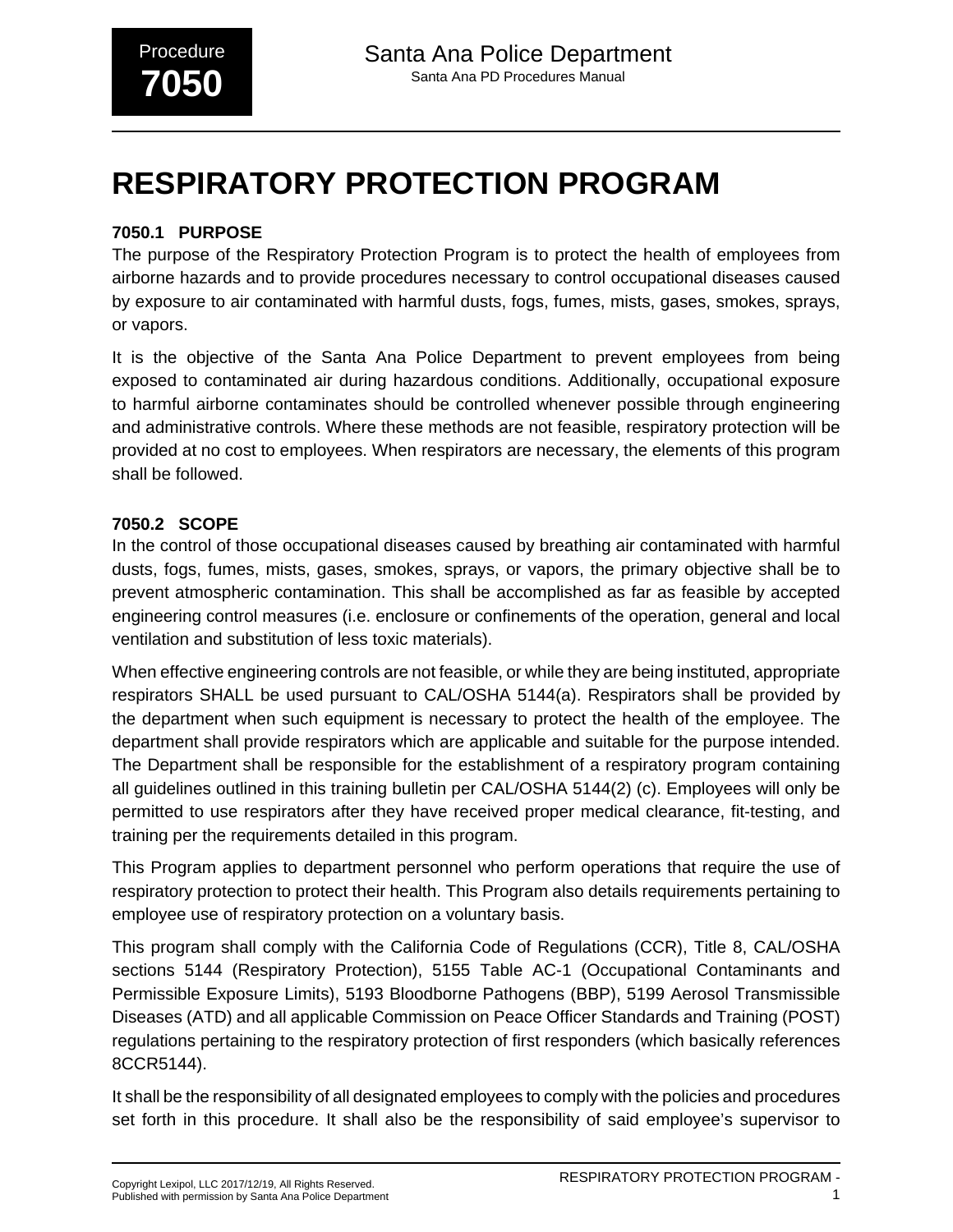Santa Ana PD Procedures Manual

## RESPIRATORY PROTECTION PROGRAM

ensure their subordinates comply with the related regulations and/or to ask for help from upper management (including Human Resources and Risk Management) whenever there are questions, concerns or short-comings in the work being conducted and the information documented in this program.

### **7050.3 ADMINISTRATIVE RESPONSIBILITIES**

- 1. The Police Department's Training Sergeant shall be designated as the Respiratory Protection Program Training Coordinator and shall oversee thefollowing:
	- A. Ensure that qualified employees (i.e., medically approved and by job assignment) receive initial and annual respiratory protection training, pursuant to 8CCR5144.
	- B. Ensure that qualified employees receive initial and annual fit-testing.
	- C. Maintain records of each fit test.
	- D. Maintain fit testing equipment.
	- E. Provide department-wide training on Personal Protective Equipment (PPE).
- 2. The Police Department Personnel Supervisor shall be designated as the Respiratory Protection Program Administrator and shall be responsible for the following:
	- A. Human Resources: The Police Department Human Resources Division will be responsible for the following:
		- I. Ensuring that all written policies relating to this program comply with Cal/ OSHA regulations pertaining to respiratory protection
		- II. Overseeing the distribution of all medical questionnaire forms to affected personnel who will be issued respirators
		- III. Confidentially, forwarding all medical questionnaire forms to the City's contract medical provider for review. These medical questionnaires are protected by the Health Insurance Portability and Accountability Act of 1996 (HIPPA) and must be maintained sealed (i.e., in a sealed envelope) before being provided to City Personnel and until they are opened and reviewed by the physician or licensed health care professional (PLHCP)
		- IV. Upon review of the medical forms, the contract medical provider will notify the Human Resources Supervisor which employees are approved to participate in a respirator fit-test
		- V. If after review of the medical questionnaire forms the contract medical provider does not approve an employee to move forward to a fit-test, he/ she will also notify the employee. Upon arrival by his/her supervisor, the employee will schedule an on-duty appointment, with the contract medical provider. In accordance with the HIPAA regulations, this information shall remain confidential between the Human Resources Supervisor, the employee and the contract medical provider. Medical information that does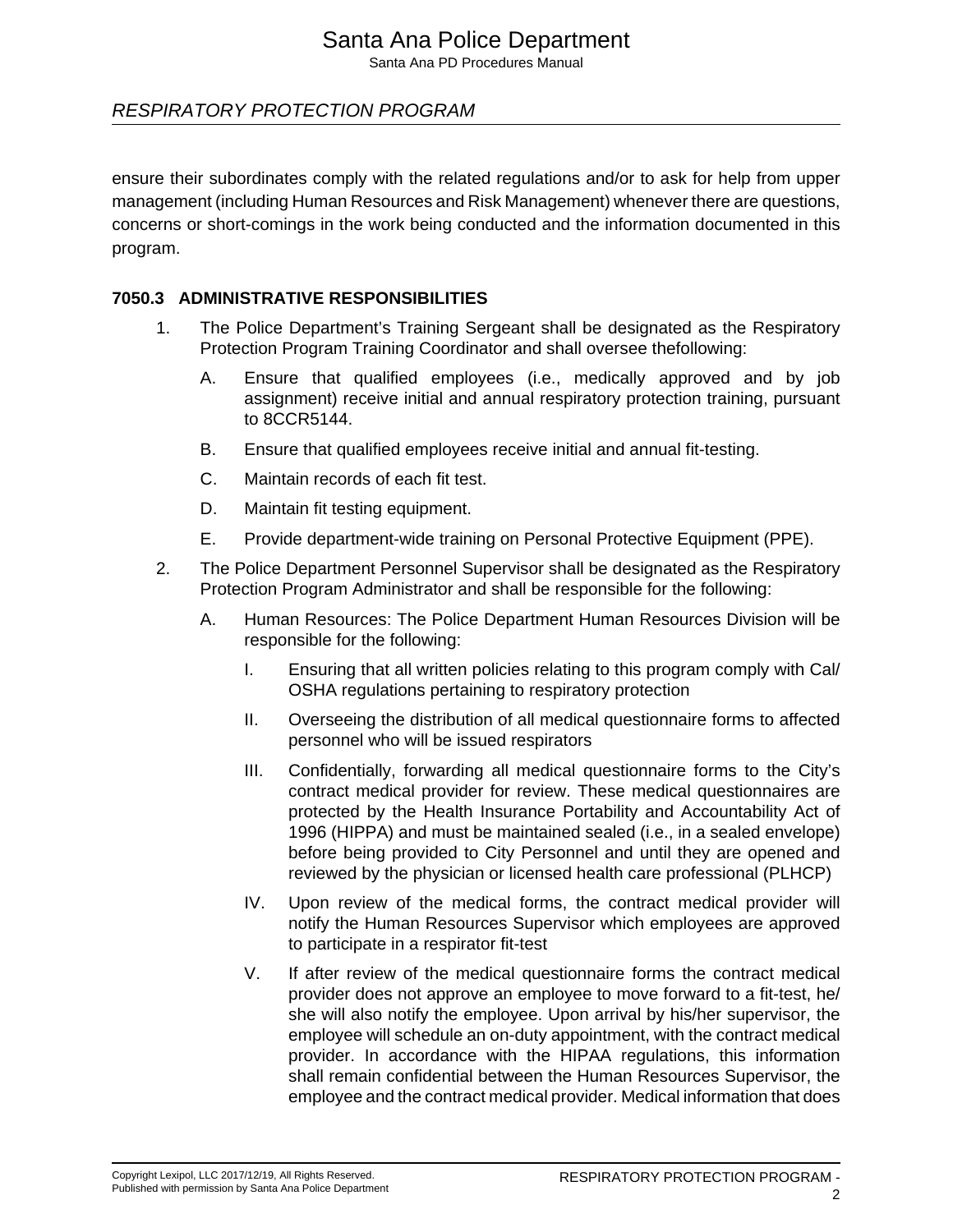Santa Ana PD Procedures Manual

## RESPIRATORY PROTECTION PROGRAM

not directly relate to work (i.e., work related illness or injury) may not be shared with the employer by the PLHCP

- B. CDC: The Police Department's Central Distribution Center will be responsible for the following:
	- I. Store, distribute and maintain records on all Personal Protective Equipment (PPE)
	- II. Maintain records on issued equipment
- C. Supervisors and Managers: Supervisors and Managers are responsible for ensuring employees working under their direction comply with the requirements of this program, as they pertain to their respective operations. Supervisors shall work with the Respiratory Protection Administrators to meet this responsibility. Supervisors shall ensure that all employees receiving respirators complete the medical questionnaire and confidentially return it to the Human Resource Supervisor by the requested date and time.

## **7050.4 RESPONDER CLASSIFICATION**

It is the policy of the Santa Ana Police Department that all responders shall be equipped with Personal Protective Equipment, including respirators. Prior to the issuance of PPE, all responders will receive training in its use. The personnel classified as responders shall maintain their assigned PPE with them while on duty and ready for immediate deployment.

- 1. First Responder Classification
	- A. Sworn personnel (including Reserve Officers)
- 2. Secondary Responder Classification
	- A. Crime Scene Investigators (CSI)
	- B. Animal Control Officers
	- C. Parking Control Officers
	- D. Evidence Technicians
	- E. Other personnel as determined by the Chief of Police or his designee

## **7050.5 RESPIRATORY PROTECTION EQUIPMENT**

The Santa Ana Police Department shall only purchase and issue respirators that are certified by the National Institute for Occupational Safety and Health (NIOSH). Department issued respirators will include two basic types:

#### 7050.5.1 AIR-PURIFYING RESPIRATOR (APR) (FULL FACE MASK)

Removes gas (some gases but not at levels considered to be over the Permissible Exposure Level (PEL) and/or Immediate Dangerous to Life or Health (IDLH) exposure values), vapor, or particulate, or combinations of gas, vapor, and/or particulate from the air through the use of filters, cartridges, or canisters. This respirator does not supply oxygen and therefore cannot be used to enter an atmosphere that is oxygen deficient. This respirator cannot be used to enter unknown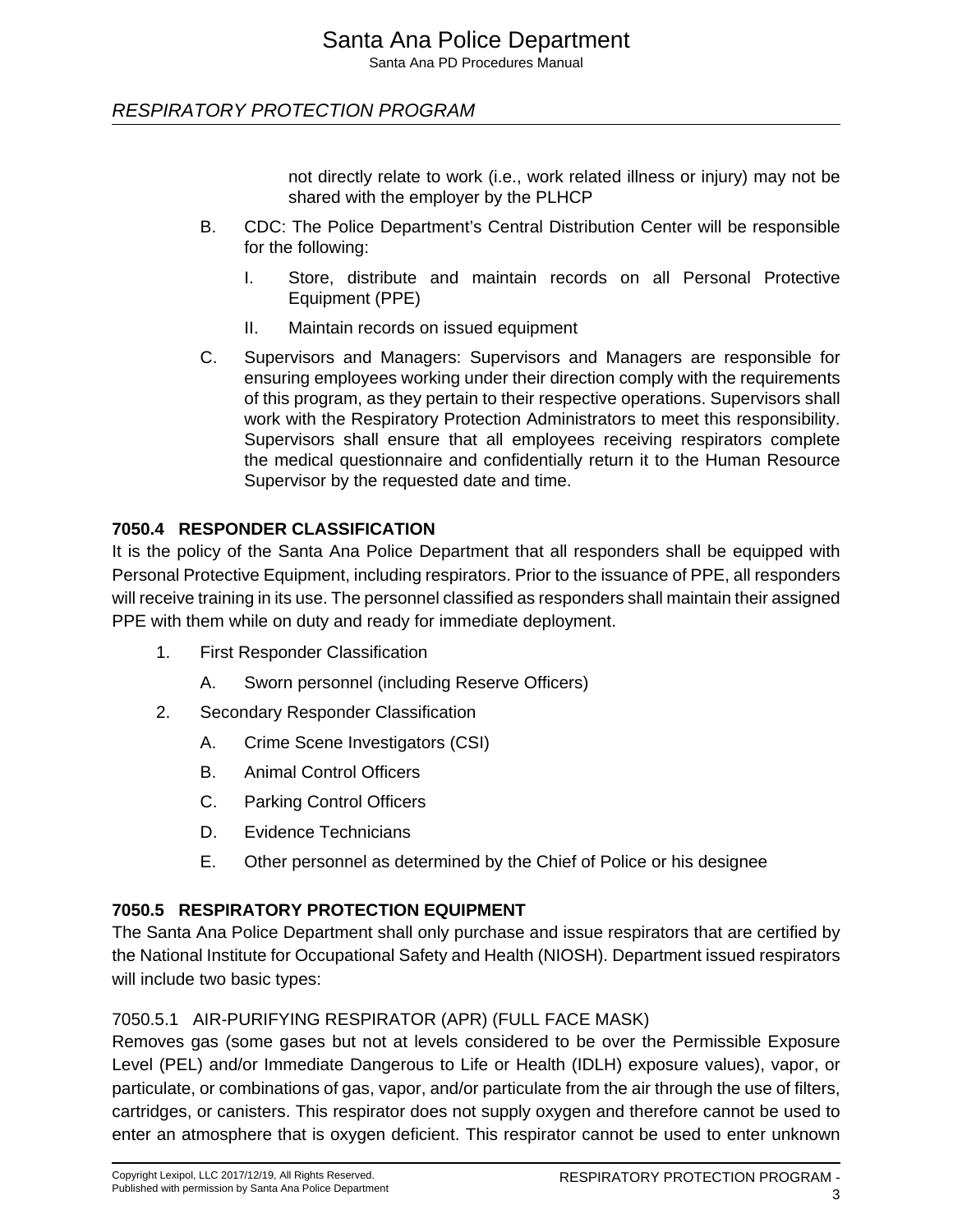Santa Ana PD Procedures Manual

## RESPIRATORY PROTECTION PROGRAM

and/or IDLH atmospheres. The APR shall be the standard department issued respirator for field personnel.

- 1. Designated first responders will be issued the MILLENNIUM APR Respirator.
- 2. All SWAT operators will be issued the AVON C50 Respirator

### 7050.5.2 AIR-PURIFYING RESPIRATOR (APR) (HALF FACE MASK)

Removes gas, vapor, or particulate, or combinations of gas, vapor, and/or particulate from the air through the use of filters, cartridges, or canisters. This respirator does not supply oxygen and therefore cannot be used to enter an atmosphere that is oxygen deficient. This respirator cannot be used to enter unknown and/or IDLH atmospheres. The APR shall be the standard department issued respirator for field personnel.

- 1. Designated first responders will be issued the MILLENNIUM APR Respirator.
- 2. All SWAT operators will be issued the AVON C50 Respirator or the MILLENNIUM APR.

#### 7050.5.3 POWERED AIR-PURIFYING RESPIRATOR (PAPR)

Uses a blower to force ambient air through air-purifying elements into the respirator face piece or hood. The PAPR shall be issued under the following circumstances:

- 1. A physician or other licensed health care professional (PLHCP) recommends the use of a PAPR for medical reasons, which may be temporary if subsequent medical reevaluation clears the employee for use of an APR.
- 2. The employee cannot be successfully fit-tested for a tight-fitting face piece.
- 3. The nature of the work performed by the employee requires the use of a PAPR.

#### 7050.5.4 N-95 MASK FILTERING FACE PIECE RESPIRATOR

An air purifying respirator certified by the National Institute of Occupational Safety and Health (NIOSH) to have filter efficiency level of 95% or greater against particulate aerosols free of oil and greater than 0.3 microns in size.

- 1. N-95 Respirators only filter out particulate contaminants such as dust, fumes, mists and microbial agents such as tuberculosis, bacteria and the flu virus.
- 2. N-95 respirators are disposable and are rated for a one-time use only.
- 3. N-95 respirators do not protect you from chemical vapors/gases, oxygen deficient atmosphere, high risk exposures such as those created by aerosol- generating procedures and asbestos handling.
- 4. The "N" series filters are not to be used with exposures that have or might have oils.

## **7050.6 MEDICAL EVALUATION AND QUALIFICATION FOR USE OF RESPIRATOR**

1. Per CAL/OSHA Section 5144(e), the department shall provide a medical evaluation to determine the employee's ability to use a respirator, before the employee is fit tested or required to use the respirator in the workplace. The Department may discontinue an employee's medical clearance requirement when the employee is no longer required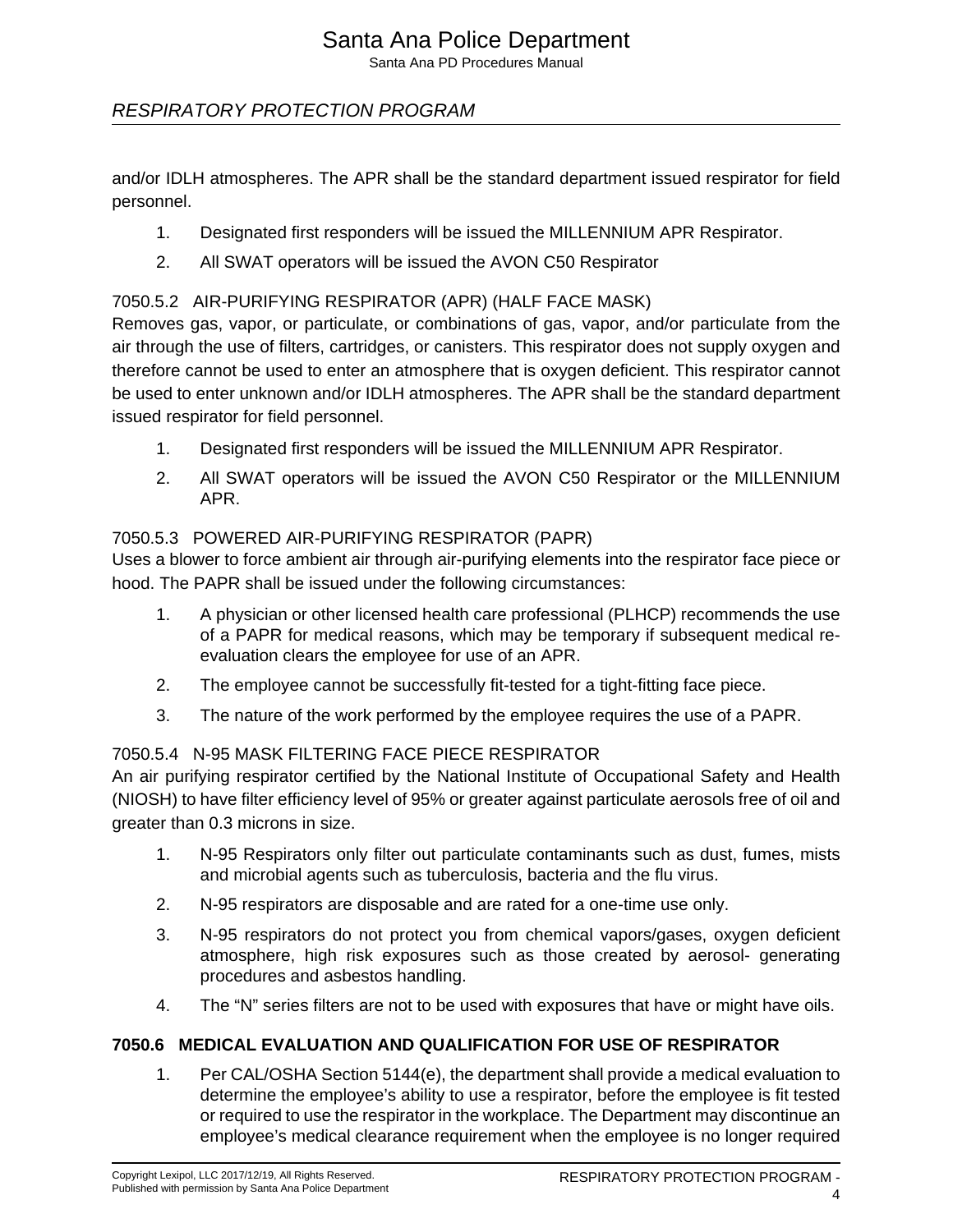to use a respirator. The City will select a qualified medical professional to conduct the medical evaluations at no cost to the employee. The Human Resource Supervisor shall provide the medical professional with an updated copy of the Department's Respiratory Protection Program Training Bulletin and samples of the respirators to be worn by City employees.

- 2. Once the medical professional has reviewed each designated employees' medical questionnaire, he or she will determine if the employee is medically qualified to participate in a fit test.
- 3. The Human Resources Division will receive notice from the medical professional that the employee is medically cleared to perform a fit test with a respirator.

#### **7050.7 FOLLOW UP MEDICAL EVALUATION PROCEDURES**

- 1. The regulation on respirator protection, Title 8 CCR, Section 5144, does not require an annual review of the medical status of employees who wear respirators. However, additional medical evaluations are required at a minimum, when:
	- A. An employee reports to a supervisor or manager medical signs or symptoms that may inhibit their ability to use a respirator.
	- B. A physician or other licensed healthcare professional (PLHCP), a supervisor, a manager, the Program Administrator and/or Coordinator determines the need for a follow up medical evaluation. Only licensed health care professionals (PLHCP) or physicians shall be allowed to ask employees medical questions related to their ability to use a respirator.
	- C. Observations made during the annual fit testing indicate the employee requires a re-evaluation.
	- D. A change occurs in the workplace conditions (e.g. physical work effort, protective clothing, and temperature) that may result in a substantial increase in exertion placed on the employee's physiological system.
	- E. The employee has been selected as a member of the Police Department's Special Weapons and Tactics Team, which will require an updated fit test allowing the employee to wear the AVON C50.
- 2. When circumstances described above require an employee to undergo a medical evaluation, or the doctor requests an evaluation after reviewing the medical questionnaire, the following procedures shall apply:
	- A. The employee's supervisor shall complete a Preventative Treatment Authorization Form (PTA), and send the employee to the designated medical provider who shall provide a written recommendation regarding the employee's ability to use a respirator. The designated medical provider will retain the questionnaire. The employee shall return the written recommendation provided by the medical provider to the Police Human Resources Supervisor for filing in their medical file. Additionally, the employee shall promptly notify their supervisor and the Respiratory Protection Program Administrator of their status. The PTA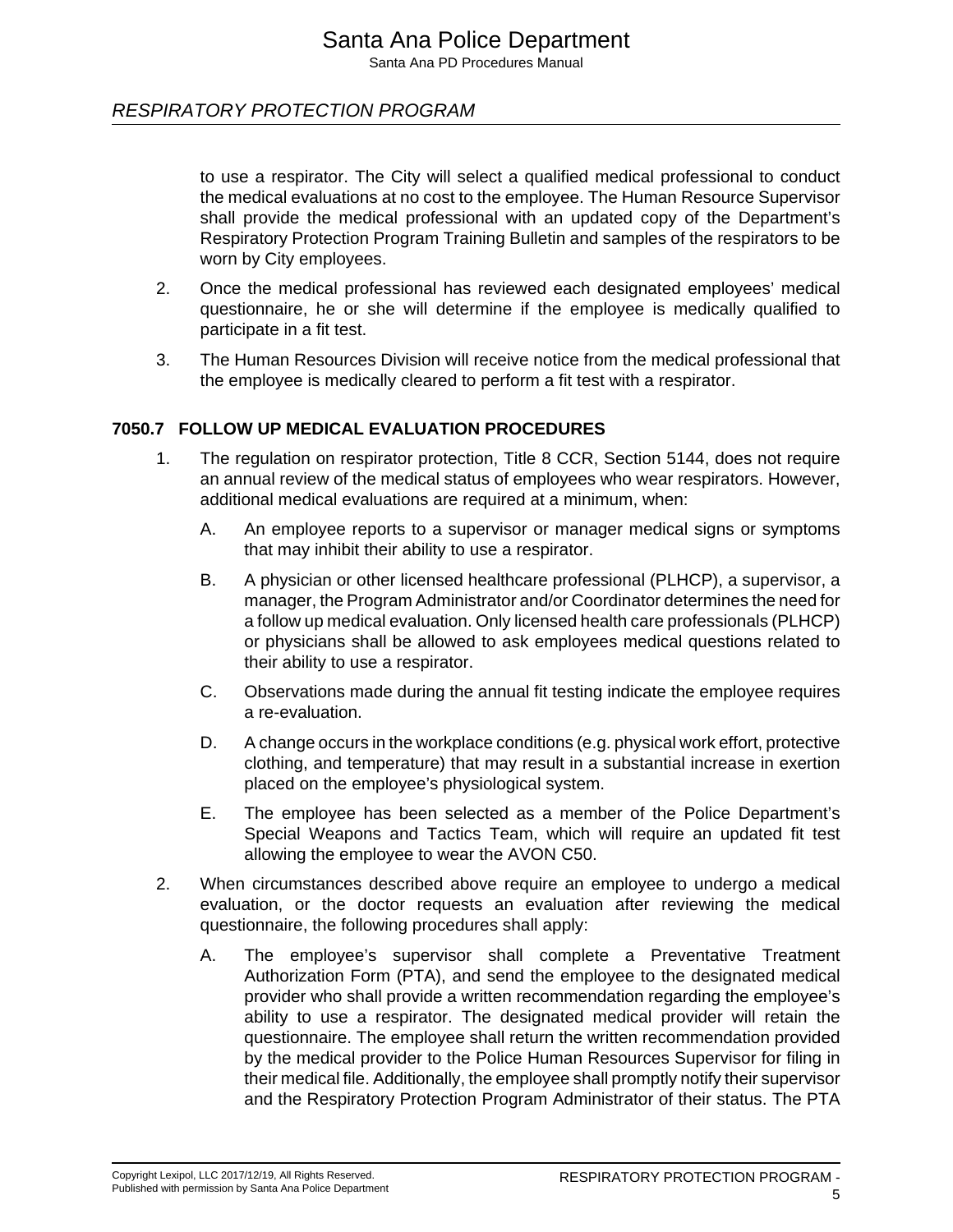forms are available in the Watch Commander's Office, Jail Administration Office and Police Human Resources Division.

- B. The employee, at the City's expense, may elect to see his or her personal physician in lieu of the City's designated medical provider. In these instances, the employee shall take a copy of the Police Department's Respiratory Protection Program, medical questionnaire and the applicable Respirator Use Information form to the attending physician. The employee's physician shall be required to administer the medical questionnaire, and include a written recommendation regarding the employee's ability to use a respirator. The attending physician shall retain the questionnaire, and the employee shall return only the written recommendation to the Police Department's Human Resources Division for filing in their medical file. The employee shall promptly inform their supervisor and the Respiratory Protection Program Administrator of their status.
- 3. If after the medical evaluation, the designated medical provider determines that the employee is not medically qualified to move forward with a fit test, the employee will be placed on a Gas Mask Exemption list and not be required to wear respiratory equipment, until alternate respiratory equipment is obtained by the Training Division that may be more suitable for the officer.

#### **7050.8 FIT TESTING**

Qualified personnel designated by the Respiratory Protection Program Training Coordinator shall provide quantitative or qualitative fit testing session annually to all employees who have been issued a respirator. Fit testing shall also be required whenever a physician, licensed health care professional, supervisor, manager, or the department's observations of changes in an employee's physical condition that could affect a proper respirator fit. These may include facial scarring, dental changes, cosmetic surgery, or an obvious change in body weight. Fit testing will be required for each respirator type (i.e., APR full face, APR half face, PAPRs and N-95s) issued.

## 7050.8.1 QUALITATIVE FIT TEST

Relies on the user's voluntary or involuntary response to a challenge agent, such as taste, smell or irritation. If the test subject detects the challenge agent at any time during the fit-test, he/she is considered to have failed. Refitting the respirator and/or selection of another size, model or brand might be necessary in order to achieve an acceptable fit.

#### 7050.8.2 QUANTITATIVE FIT TEST

Employs a machine to measure positive and negative air pressure leakage into the respirator without dependence on the test subject's voluntary or involuntary response.

1. Respirators with tight-fitting face pieces do not seal properly when facial hair comes between the sealing surface of the face piece and the face, or when it interferes with valve function. Therefore, any employee who has facial hair that comes between the sealing surfaces and the face shall be required to shave prior to the fit test. This would also require the employee to remain shaven during official use of the respirator to maintain a proper seal.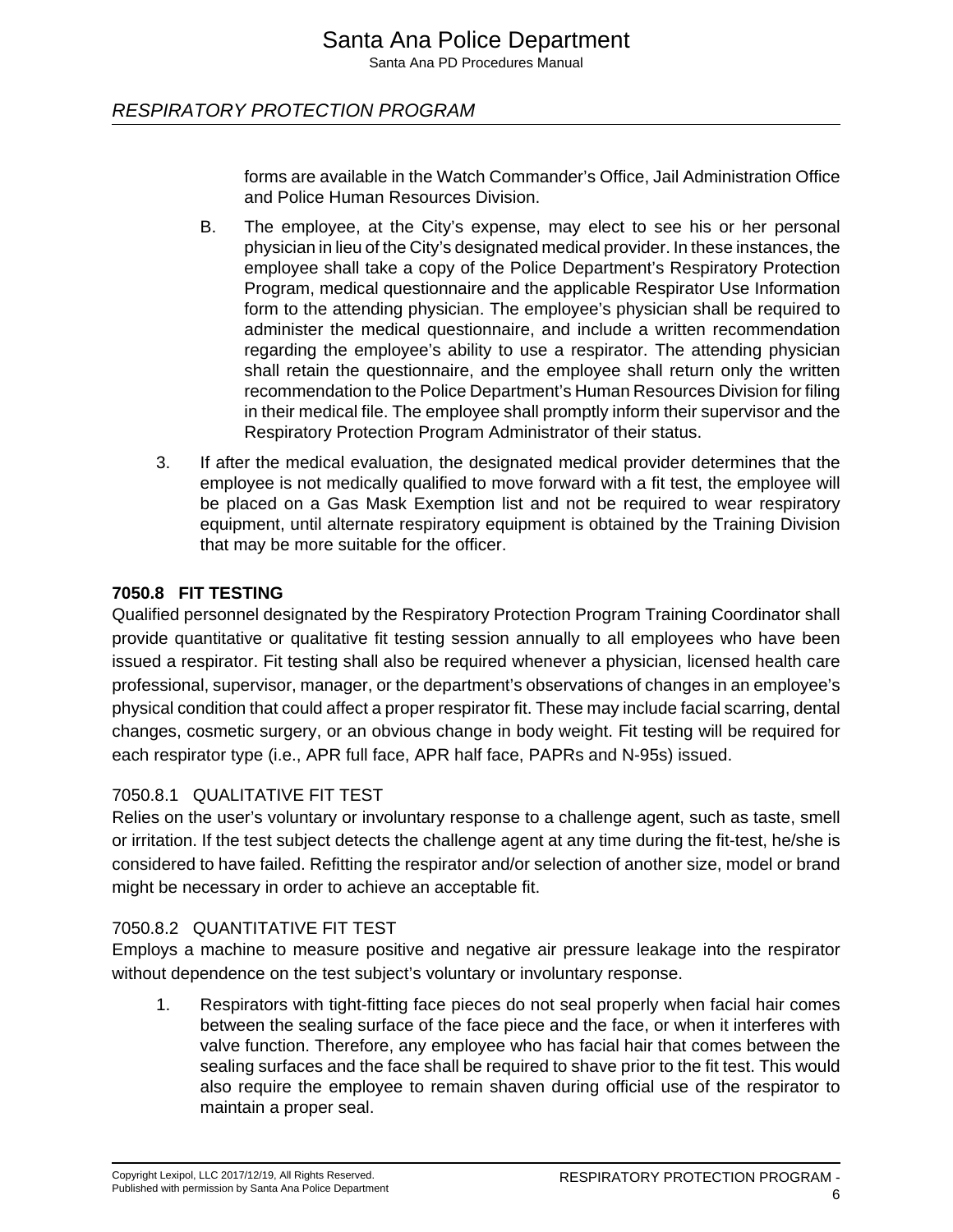Santa Ana PD Procedures Manual

## RESPIRATORY PROTECTION PROGRAM

- 2. If an employee wears corrective eyewear, such as prescription glasses, this will interfere with the seal of a full face mask. Therefore, they will need to meet with a City Contract Optometrist and get fitted for spectacle inserts. (See 7050.8.2.3B.). If the employee has contact lenses, this should not interfere with the proper seal of the full face mask.
- 3. If an employee is unable to successfully pass the fit test, he or she shall immediately notify his or her supervisor. It shall be the supervisor's responsibility to ensure the employee understands that he or she is prohibited from responding to incidents that require the use of respiratory equipment until further notice. The supervisor shall, as soon as practical, notify the department's Respiratory Protection Program Administrator who will arrange for the issuance of alternative equipment and re-testing, or will pursue other remedies that will enable the employee to successfully pass the fit test.
	- A. In instances where the employee's eyewear has prevented him/her from successfully passing the fit test, the employee shall obtain a material release from CDC for spectacle inserts.
	- B. Upon issuance of a material release, the employee shall obtain a spectacle kit for his/her assigned respirator from CDC. The employee shall then take his/ her assigned respirator, spectacle kit, current eyewear prescription and material release to the City's contract Optometrist through US Healthworks.
	- C. An appointment with the Optometrist must be made ahead of time. The optometrist shall then install a spectacle case of the appropriate prescription into the employee's assigned respirator at the Department's expense.
- 4. The person conducting the annual fit test shall complete and sign the Annual Fit Test, Training and Inspection Form.

## **7050.9 ASSIGNMENT OF RESPIRATORY EQUIPMENT**

The Police Department will issue respiratory equipment to all responders, assigned both on a permanent or temporary basis along with other designated personnel who may be called upon to respond to situations in which hazardous materials have been expelled into the atmosphere. Considerations in the selection of respirators shall include facial irregularities (i.e., such as scars, dentures, broken nose or deviated septum). Additional factors may include the nature of work being performed by the employee, which may place unusual stress on the employee's respiratory protection system.

#### 7050.9.1 PERMANENT ASSIGNMENT

All respirators permanently assigned to employees shall be issued by the department's Central Distribution Center (CDC) and only to personnel who have been medically cleared and completed the necessary training and fit- testing required by Cal/OSHA. Upon issuance, CDC shall record the name of the employee and the size of his or her assigned respiratory equipment in the employee's inventory of department issued equipment.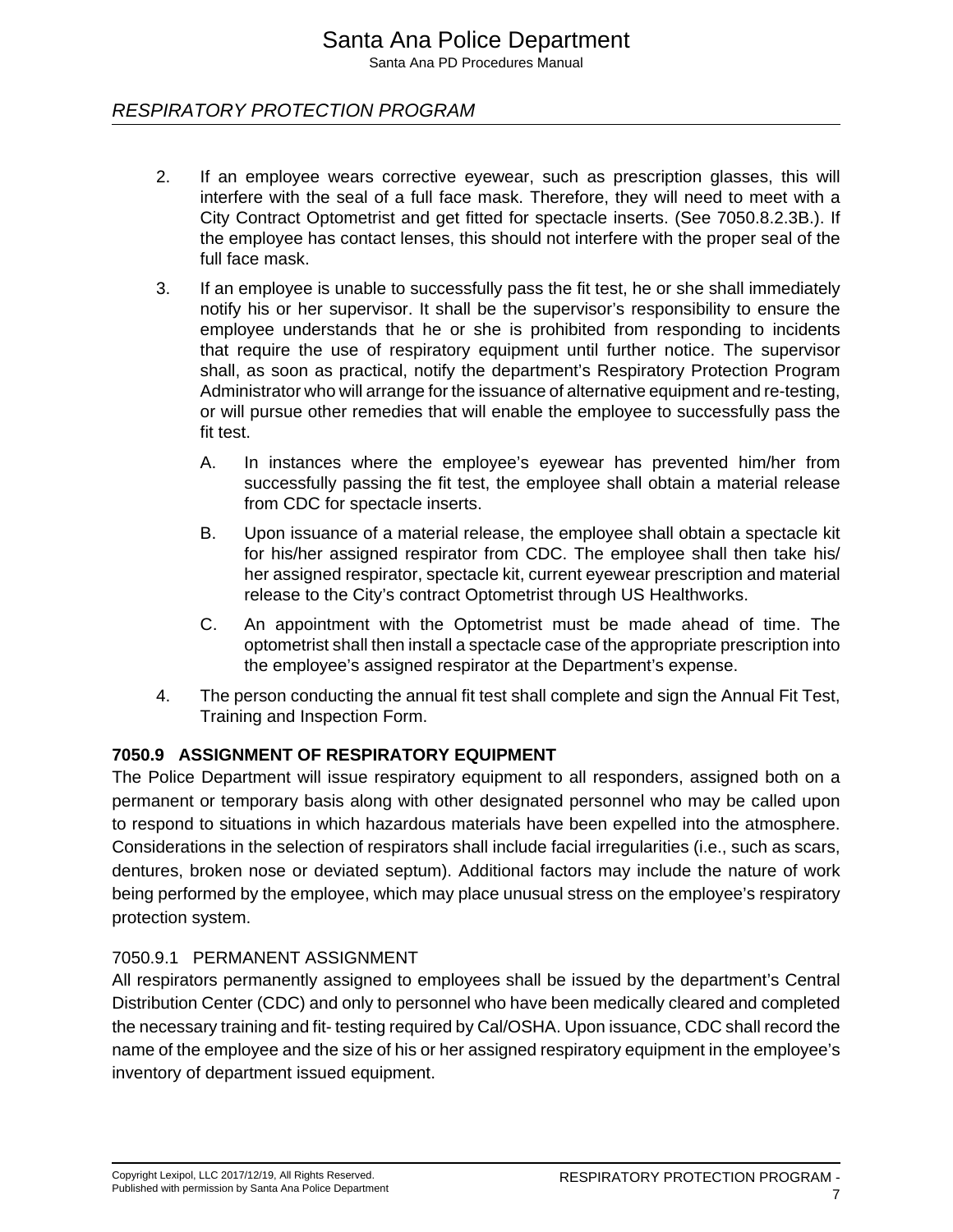Santa Ana PD Procedures Manual

## RESPIRATORY PROTECTION PROGRAM

#### 7050.9.2 TEMPORARY ASSIGNMENT

In emergency situations or in preparation of a planned event where respiratory protection equipment may be required, CDC personnel may issue such equipment on a temporary basis.

 However, regardless of the nature of the incident or planned event, the employee receiving the equipment shall have first satisfied all the medical training and fit-testing requirements for permanent assignment.

- 1. When a respirator is temporarily assigned to an employee, CDC personnel shall record the following information: The employee's name, the size, and model of the gas mask.
- 2. All employees who have been issued respiratory protection equipment and who are performing field duties in a uniformed capacity shall maintain their respiratory protection equipment in their city vehicle at all times while on duty. Employees who have been issued respiratory protection equipment, but are working non-uniformed assignments shall maintain their equipment in their police locker, workstation or assigned city vehicle. The equipment shall be kept in such condition as to allow for its immediate deployment in the event of a disaster or other emergency.

#### **7050.10 INSPECTION AND REPAIR**

Pre and Post use inspections of respiratory equipment shall be conducted in accordance with the manufacturer's recommendations and will minimally include the following:

- Tightness of connections
- Condition of all components, rubber and plastic
- Connecting tubes, hoses and batteries, if applicable
- **Straps**
- Lens
- Valves
- Canisters
- Filters

## 7050.10.1 ANNUAL INSPECTIONS

Qualified individuals designated by the Respiratory Protection Program Administrator shall conduct annual inspections of department issued respirator in conjunction with annual fit testing and update training. The person inspecting the equipment shall document the following information on the Annual Fit Test Inspection and Training form, which shall be forwarded to the Respiratory Protection Program Coordinator upon completion:

- Date of inspection
- The name and badge number of the person inspecting the equipment
- The name of the employee to whom the equipment is assigned
- Results of the inspection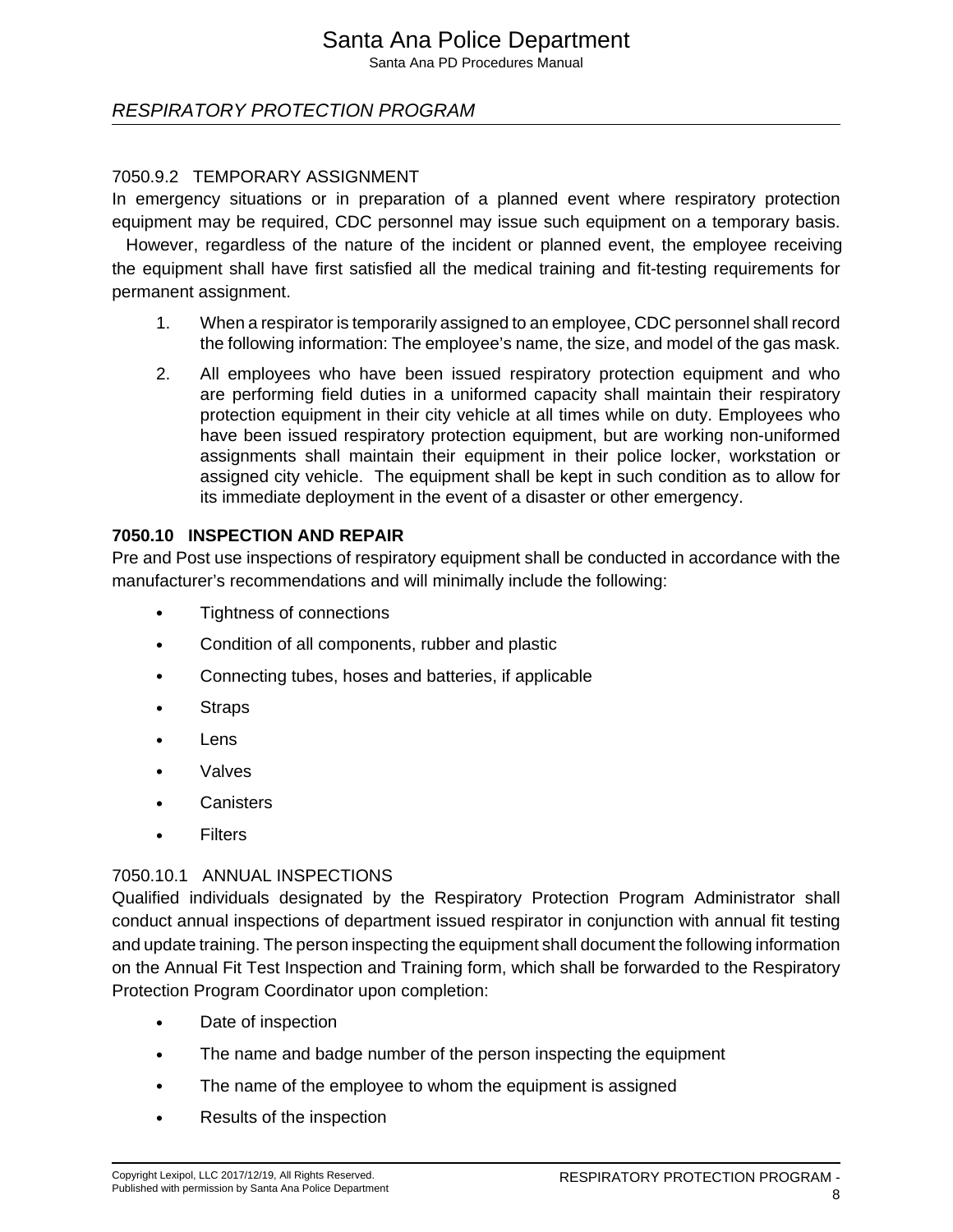Santa Ana PD Procedures Manual

## RESPIRATORY PROTECTION PROGRAM

- Remedial action (if applicable)
- Make and model of the respirator

#### 7050.10.2 MONTHLY INSPECTIONS

All employees who have been assigned an air purifying respirator (APR) or a powered air-purifying respirator (PAPR) shall inspect their equipment monthly in accordance with the manufacturers recommendations as described in section (a) above.

- 1. During each monthly inspection the employee shall be required to don his or her assigned respirator.
- 2. The employee conducting the monthly inspection of the respirator equipment shall record the date of the inspection and write their initials on the inspection tag attached to the respirators storage compartment.

#### 7050.10.3 CERTIFICATION INSPECTIONS

CDC personnel shall conduct a certification inspection of all newly acquired respirator inspection shall be conducted and documented in the same manner as the monthly inspections; however, a user seal check will not be required.

• CDC personnel shall also conduct monthly inspections of all respirator equipment maintained in storage.

#### 7050.10.4 USER SEAL CHECK

- 1. Employees who use a tight-fitting respirator will perform a user seal check during monthly and annual inspections to ensure an adequate seal is achieved. Positive and negative pressure checks or the respirator manufacturer's recommended user seal check method shall be used.
- 2. Positive pressure check. Close off the exhalation valve and exhale gently into the face piece. The face fit is satisfactory if a slight positive pressure can be built up inside the face piece without any evidence of outward leakage of air at the seal. For some respirators, this method of leak testing requires the wearer to first remove the exhalation valve cover before closing off the exhalation valve and then carefully replacing it after the test.
- 3. Negative pressure check. Close off the inlet opening of the mask by covering with the palm of the hand(s) or by replacing the filter seal(s), inhale gently so that the face piece collapses slightly and hold the breath for ten seconds. If the inlet opening cannot be effectively covered with the palm of the hand, the employee can perform this test by covering the inlet opening of the mask with a thin latex glove. If the face piece remains in its slightly collapsed condition and no inward leakage of air is detected, the tightness of the respirator is considered satisfactory.

#### 7050.10.5 REPAIRS

1. Any time an employee determines that a respirator, or any of its components accessories are defective, the employee shall promptly return the equipment to CDC personnel, who shall arrange for its' repair.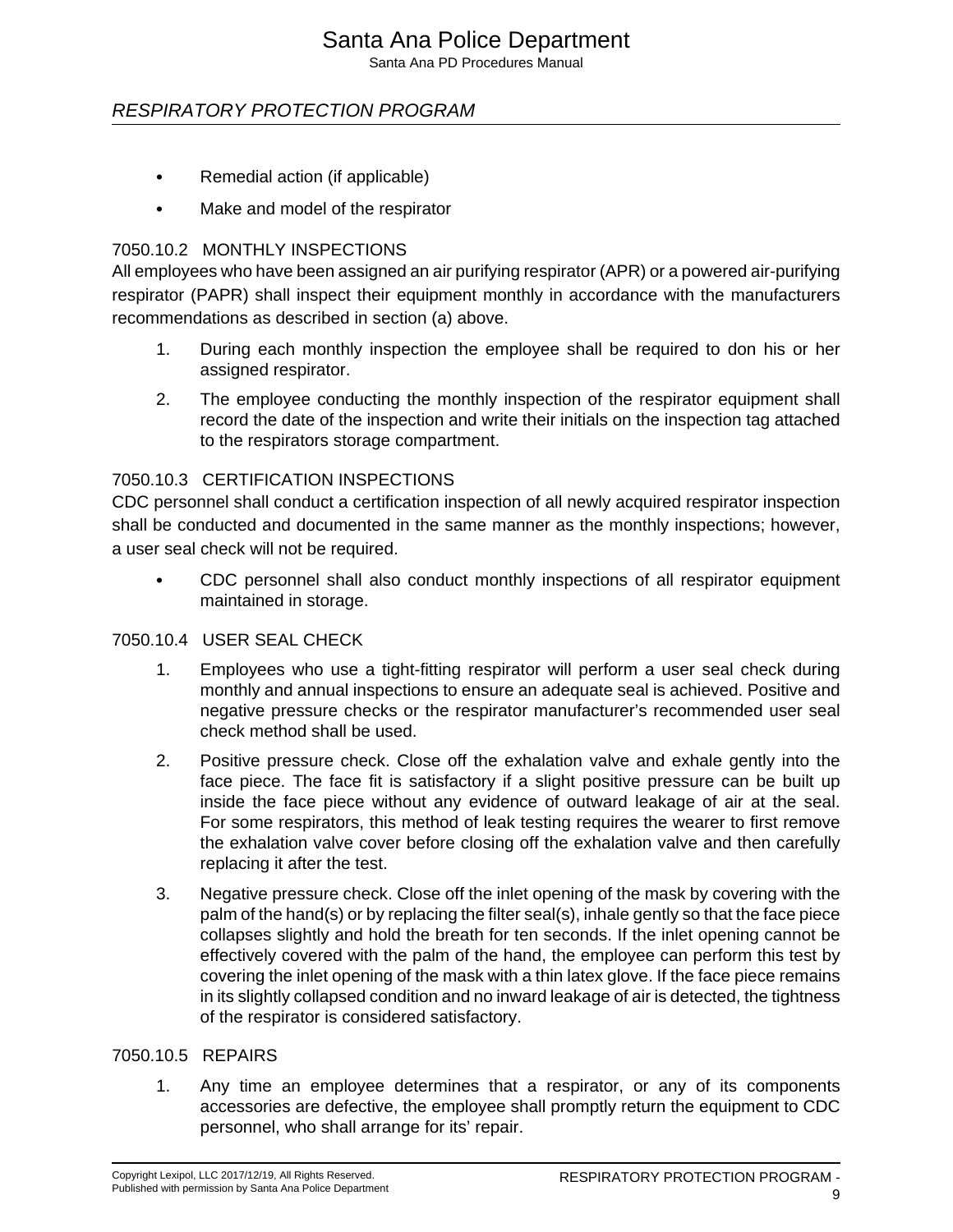- 2. Only individuals trained to repair department respirators, and/or related components and accessories, shall be allowed to perform such operations.
- 3. Repairs shall be made according to the manufacturer's recommendations and specifications for the type and extent of repairs to be performed; only manufacturer specific parts may be used.
- 4. CDC personnel shall promptly issue the equivalent replacement respirator to any employee whose equipment is determined to be defective.
- 5. If qualified / trained individuals are not able to repair a defect in a specific respirator, they shall see to it that it gets sent back to the manufacturer for repair or replacement. Repair or replacement shall be at the discretion of the program Administrator.

#### **7050.11 TRAINING**

- 1. During the issuance and fit testing of respiratory protection, employees shall receive training, which meets the requirements set forth by Cal/OSHA for respiratory protection. The course will minimally include the following topics:
	- A. Prepare law enforcement for a WMD response.
	- B. Introduce law enforcement to the hazards of a chemical environment and the use of personal protective equipment.
	- C. Elevate skills to an "Operations Level" (pursuant to 8CCR (q) (6) (B) and the State of California Office of Emergency Services [OES]).
	- D. Develop a multi-disciplinary response.
	- E. Administer a fit test and medical evaluation.
	- F. The necessity of respiratory protection and how to properly fit utilize and maintain the device.
	- G. The limitations and capabilities of the respirator.
	- H. How to use the respirator effectively in emergency situations, including situations in which the respirator malfunctions and/or is inadequate for the conditions and entry is not allowed.
	- I. How to inspect, put on (don), remove (doff), and check the seals of the respirator.
	- J. The procedures for maintaining and storing the respiratory equipment.
	- K. How to recognize medical signs and symptoms that may limit or prevent the effective use of the respirator.
	- L. How to decontaminate, or safely dispose of a respirator that has been contaminated.
- 2. Each employee issued a respirator shall receive annual update and refresher training regarding the proper use and care of his/her assigned respiratory equipment. The update and refresher training will be administered by qualified individuals designated by the Police Department's Respiratory Protection Program Coordinator. Annual update and refresher training will be administered in conjunction with annual fit testing and inspections of department issued respiratory equipment. The person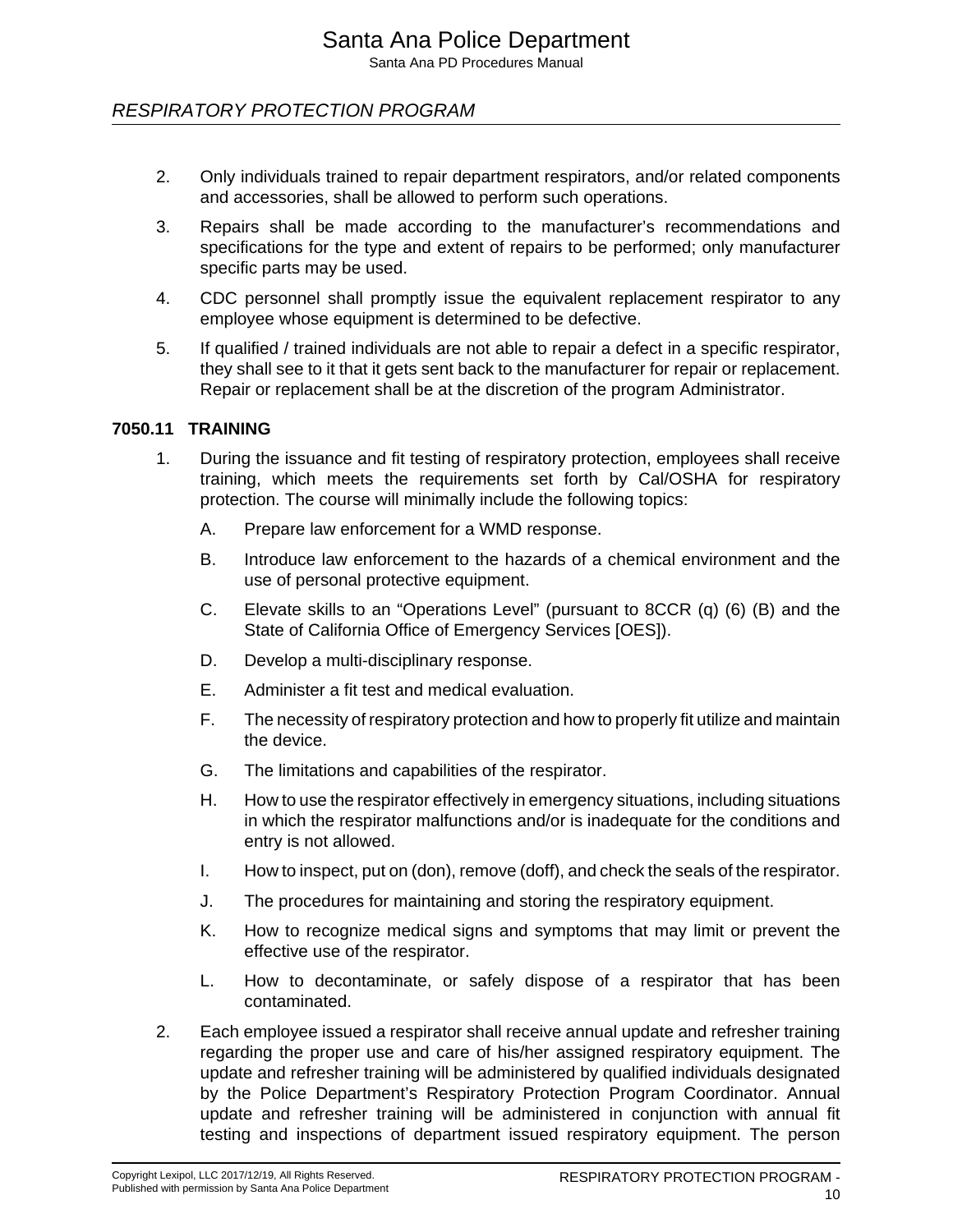administering annual update and refresher training will document the training using the Annual Fit Test, Training and Inspection form. Additional training will be required under any of the following circumstances:

- A. Changes in the workplace or type of respirator rendering previous training obsolete
- B. Inadequacies in the employee's knowledge or use of the respirator indicate that the employee has not retained the required understanding or skill
- C. Any situation arises in which update training appears necessary to ensure safe respirator use

## **7050.12 DEPLOYMENT OF RESPIRATORY EQUIPMENT**

It is paramount that employees understand the limitations of their assigned respiratory equipment. Furthermore the respiratory equipment does not eliminate hazardous contaminants present in the environment. Should an employee's respiratory equipment fail due to malfunction, operator error, or any other reason, the employee may be exposed to harmful or deadly contaminants. For these reasons, employees shall adhere to the following guidelines whenever it becomes necessary to deploy respiratory equipment:

- (a) Identification of Hazard(s)
	- (a) Except under an extreme emergency, a qualified Haz-Mat Technician or other qualified person will survey the work environment to classify the hazard(s) into the following definitions/classes:
		- I. Gas Vapors
		- II. Particulate / Dust Contaminants
		- III. Fume particles
		- IV. Mist Contaminants
		- V. Oxygen- Deficient Atmospheres
		- VI. Atmospheres immediately dangerous to life and death (IDLH)
		- VII. Combination of Classes
	- (b) Evaluation of Hazard(s)
		- I. Fire Department personnel will use Safety Data Sheets (SDS) information of initially identifying respiratory hazards. SDS are documents that convey hazardous information to emergency personnel informing them as to the presence of hazardous chemicals at the workplace. As necessary, air samples will be used to determine the actual concentration of exposure hazards that may be present
		- II. Cal/OSHA Permissible Exposure Limits (PELS), California Code of Regulations, Title 8, Section 5155, will be used to assist in determining the level of protection required for chemical contaminants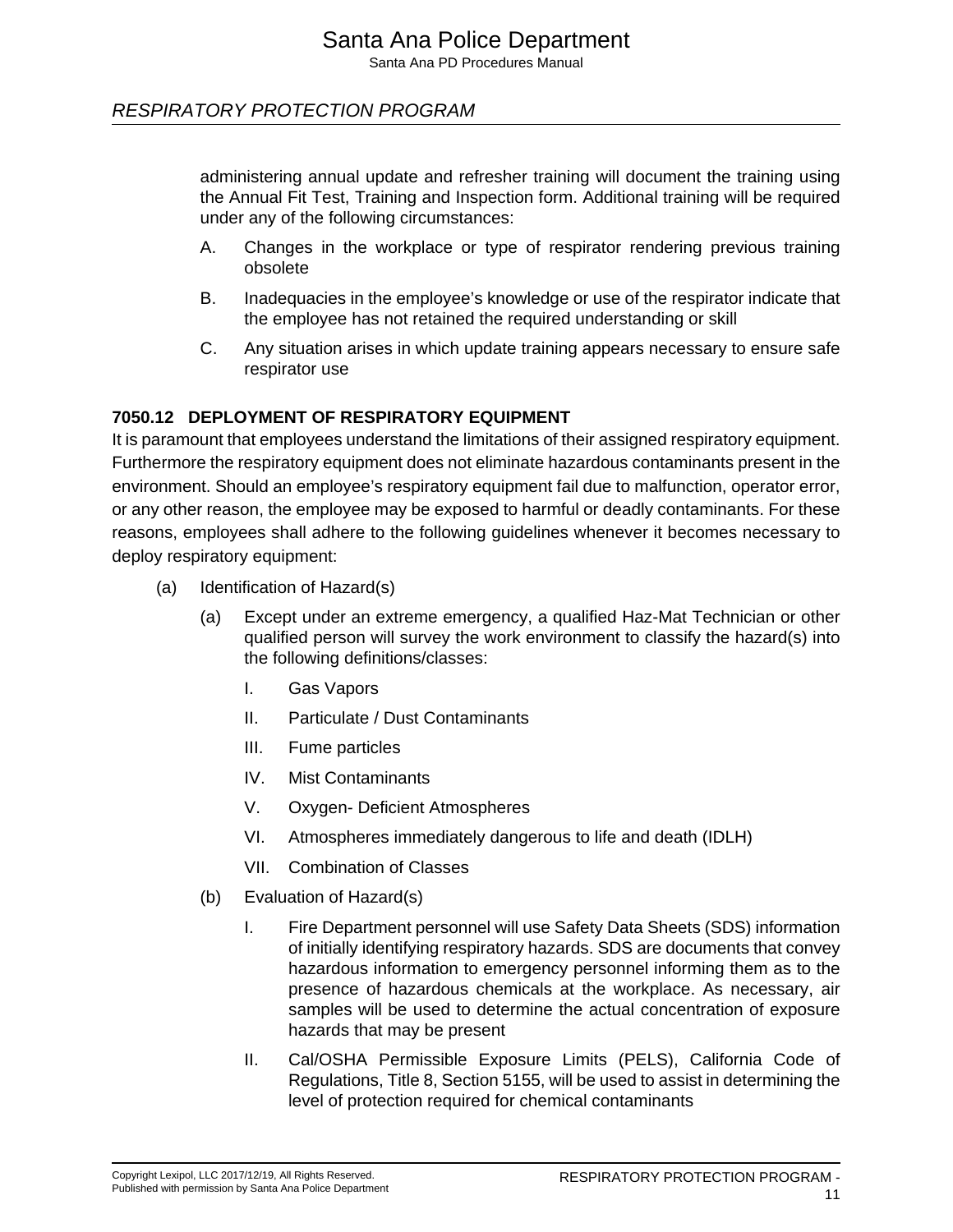- III. BBPs/ATDs including the initial transport of subject who might be ill or states they have TB during transport for an okay to book (Minimum N-95)
- IV. Finger print dusting powder or other related crime scene activities. The minimum respiratory protection would be an N-95. A HEPA filter (P-100) filter is preferred especially in enclosed areas and/or where numerous technicians are working
- V. Non-toxic odors (i.e., decomposing body, garbage or the like)

#### **7050.13 RECORD KEEPING**

- 1. Annual Fit Testing, Training and Inspection records will be entered into the employee's in house training record and shall include the following information:
	- A. The name of the employee fit tested and trained
	- B. The date of the fit test, training and inspection
	- C. The type of fit-test administered (Quantitative or Qualitative)
	- D. The make, model style and size of the respirator used & inspected
	- E. The fit test results
- 2. The original copies of the employee's fit test records shall be maintained in the employee's individual medical file located in the Police Department's Human Resources Division.
- 3. Records related to medical examinations will be stored as follows:
	- A. The Respirator Medical Evaluation Questionnaire and the information contained therein shall be retained and kept confidential by the physician or other licensed health care professional (PLHCP) that evaluated the employee.
	- B. The evaluating physician shall provide the police department's Human Resources Division a certificate, which denotes only whether the employee is qualified to wear a respirator. This certificate shall be retained in the employee's medical file.
	- C. With regard to all medical testing, there shall remain a doctor-patient privilege.
		- I. If the evaluating physician or PLHCP discovers any ancillary medical issues, the employee shall be referred to their own primary care physician for follow up. The nature of the medical issue shall not be disclosed to the Police Department.
- 4. Monthly respiratory equipment inspections shall be documented on the respiratory equipment's inspection tag and will remain attached to the equipment's individual storage container. Inspection tags will be replaced on an annual basis during annual fit testing sessions.